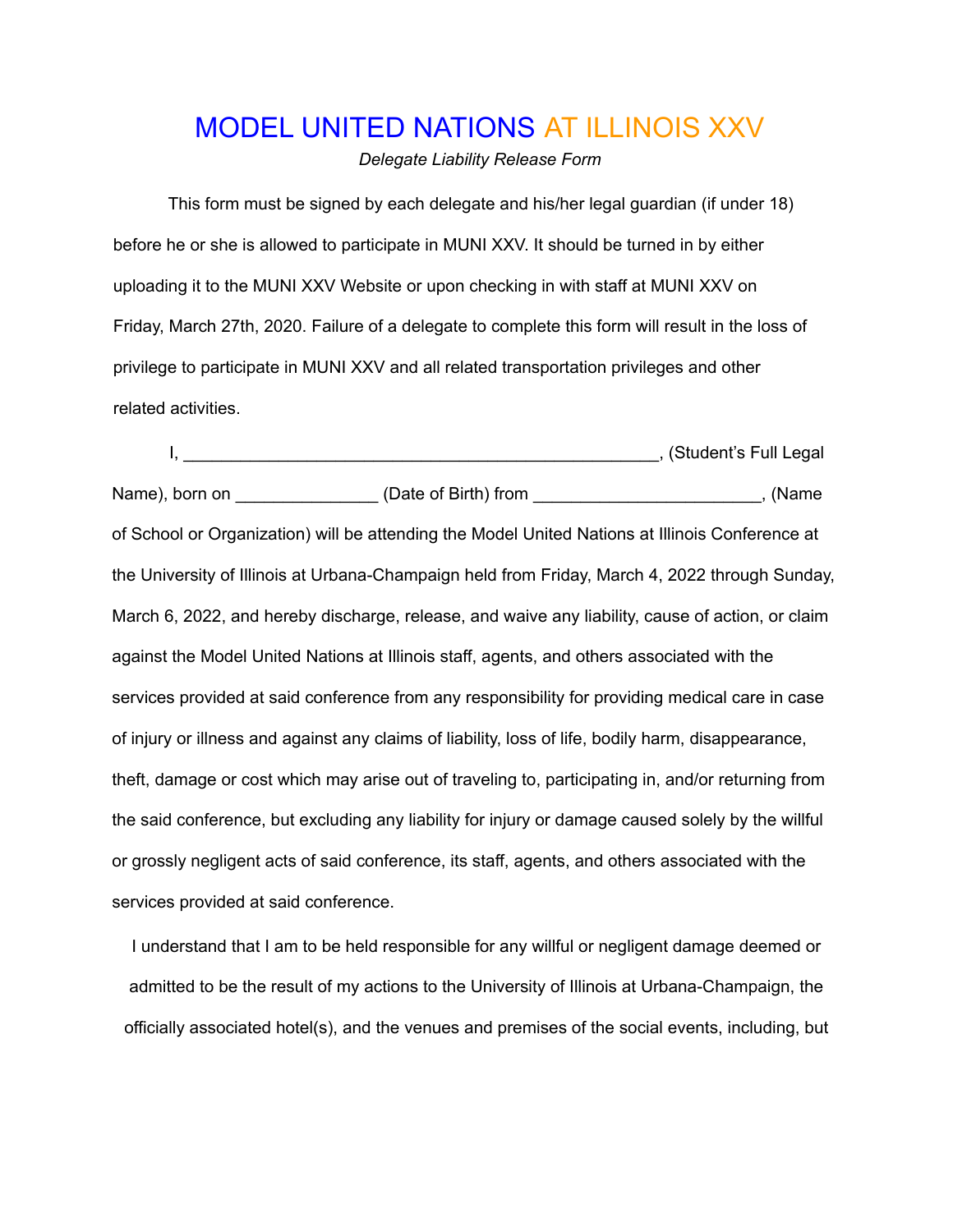not limited to, the delegate dance and committee sessions, and that I may also be held responsible for the replacement and/or compensation for any damages. Also, I understand that my advisor will disclose my hotel room number to MUNI XXV Secretariat for the purpose of Midnight Crisis wake ups.

I acknowledge that I have read the above information, agreed to its terms, and have signed below indicating my discharge, release, and waiver of the University of Illinois at Urbana-Champaign or the Model United Nations at Illinois Conference hosted by the Illinois Model United Nations Student Organization and the University of Illinois of any and all liability.

## **Note: All Delegate Liability Release Forms and the signatures attached to them will be kept on file for exactly one year until the first day of the next MUNI.**

| Date: 2008. 2009. 2009. 2010. 2010. 2010. 2010. 2010. 2010. 2010. 2010. 2010. 2010. 2010. 2010. 2010. 2010. 20                                                                                                                 |
|--------------------------------------------------------------------------------------------------------------------------------------------------------------------------------------------------------------------------------|
| Legal Guardian Name (if delegate is under 18): _________________________________                                                                                                                                               |
| Legal Guardian Signature (if delegate is under 18): [19] Decree Contact Contact Contact Contact Contact Contact Contact Contact Contact Contact Contact Contact Contact Contact Contact Contact Contact Contact Contact Contac |
|                                                                                                                                                                                                                                |

 $\overline{a}$ 

## *Photo Release Form*

I hereby grant the Model United Nations at Illinois Conference (hereby MUNI)

permission to use my likeness in a photograph, video recording, and sound recording in

any and all of its publications, including website entries, without payment or any other

consideration. I understand and agree that these materials will become the property of